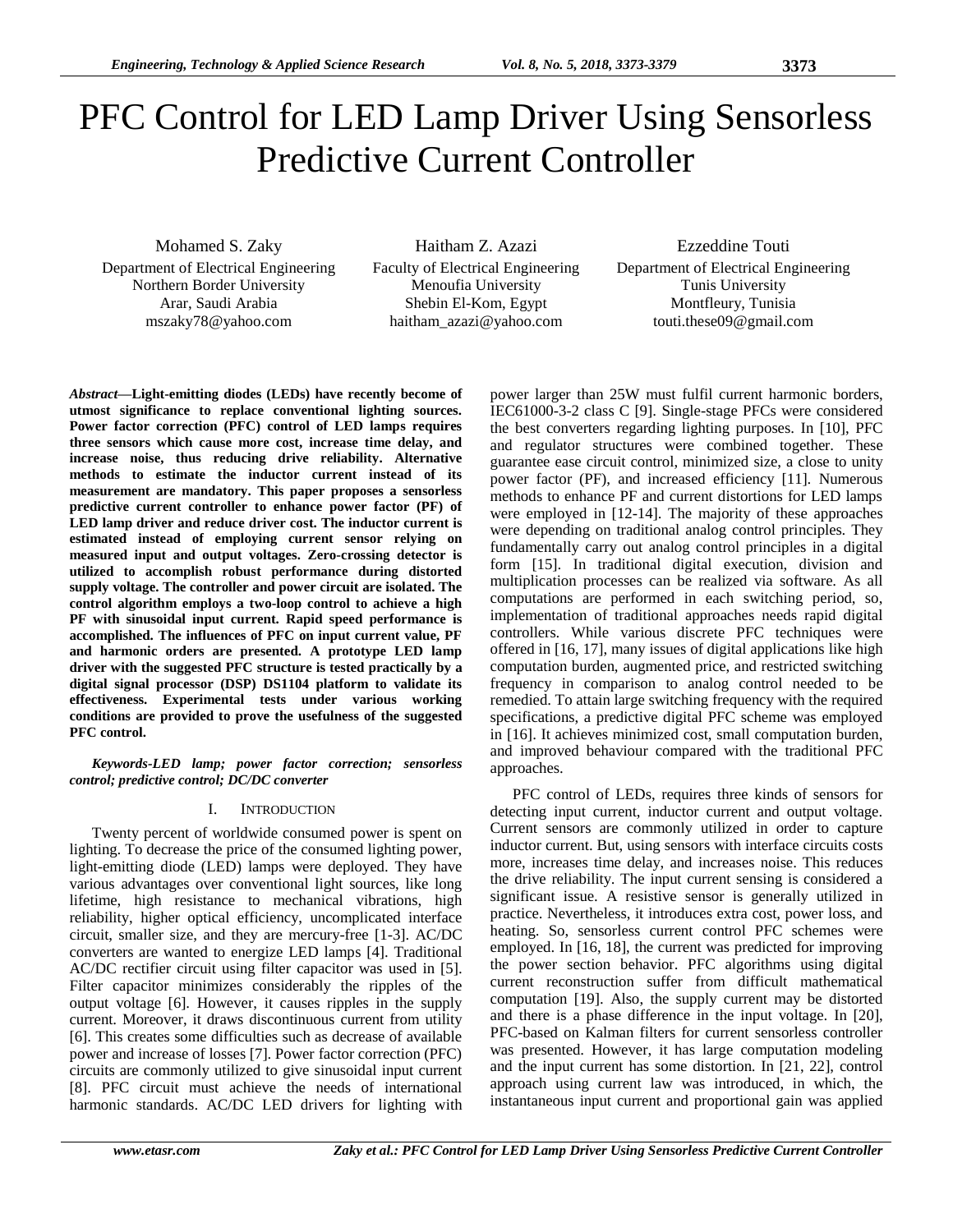to manage a constant DC link voltage. But, this approach neglects current compensation. For these issues, alternative methods to estimate the inductor current instead of its measurement are mandatory. Thus, sensorless current techniques are considered a suitable solution in terms of cost and reliability. Moreover, stable performance during transition state besides protecting instruments against over current is considered a big challenge.

This paper suggests a sensorless predictive current controller to improve the PF of LED lamp driver and reduce cost. Inductor current is estimated. The power circuit and the controller using the proposed scheme are isolated. The control structure is relied on a two-loop control to attain a high PF with sinusoidal input current. Rapid speed performance is also accomplished. The impact of PFC on the input current is presented. Theoretical analysis, simulation modeling, and experimental verifications of LED lamp driver with the proposed PFC control are presented.

#### II. LED LAMP DRIVER

#### *A. System Structure*

The structure of the LED lamp driver with its proposed sensorless predictive current controller is demonstrated in Figure 1. The system is consists of a LED lamp string fed from a DC-DC boost converter. The boost converter is fed from single-phase full bridge rectifier and step-down transformer. The proposed sensorless PFC control consists of two control circuits. A proportional-integral (PI) controller in the external circuit is employed for the voltage control to adjust the LED lamp output voltage (*Vo).* Reference and actual voltages are compared and the difference is fulfilled with the PI voltage controller. The resultant output is considered the scaling factor of the rectified voltage  $V_{in}$ . The reference current  $i_{Lref}$  can be obtained by multiplying this scaling factor with *Vin* and dividing by the square of the root mean square (RMS) of *Vin*. The second control circuit can be considered the current controller. This circuit is structured with the inductor current ^  $i_L$  and a predictive current controller. The current estimation module is using rectified voltage and output voltage to estimate the inductor current.



Fig. 1. LED driver topology and proposed control

#### *B. Modeling of LEDs*

To appropriately design the proposed PFC converter, modeling of the load of the LED is needed. A comparison between I-V characteristics of LED load and resistive load is displayed in Figure 2. The resistance of each load can be obtained by the inverse of each curve slope. The dynamic resistance of the LED load is much lesser than the corresponding resistive load. As obvious, the LED characteristics cause instability problems.



Fig. 2. Comparisons of I-V characteristics of LED and resistive loads.

The I-V relationship of LED shown in Figure 2 is given by:

$$
I = ae^{bV} \tag{1}
$$

where, *a* and *b* are separate gains. The correlation in (1) shows the minimum dynamic resistance of LED at operating condition. This is a simple model that considers only the device equivalent resistance during normal working point. But, this assumption causes undesirable errors. These errors result from the large variation of the equivalent and dynamic resistances at the working point. The actual dynamic resistance is much smaller than the equivalent resistance. Thus, the most common approximation model is the one containing a threshold voltage connected in series with a dynamic resistance, as seen in Figure 3 [23].



Fig. 3. Approximate equivalent circuits of LED string.

Therefore, the I-V model of the LED load can be as:

$$
V_D = R_{di} I_d + V_{\gamma i} \tag{2}
$$

where *V<sup>D</sup>* is the forward voltage drop on one LED, *Rdi* the dynamic resistance, *I<sup>d</sup>* the LED forward current, and *Vγi* the threshold voltage. The relationship of the output voltage for a complete string in series is described by the product of (2) with the number of LEDs connected in series:

$$
V_o = N(R_{di}I_d + V_{yi}) = R_{DI}I_D + V_{yI}
$$
\n(3)

where, *V<sup>o</sup>* is the LED string output voltage and *N* the number of LEDs connected in series.

LED model can be attained via capturing the voltage *V<sup>o</sup>* and forward current *I<sup>D</sup>* in the laboratory to get the dynamic resistance and load threshold voltage. The rated power demand for most LED street lights ranges from 60W to 150W. The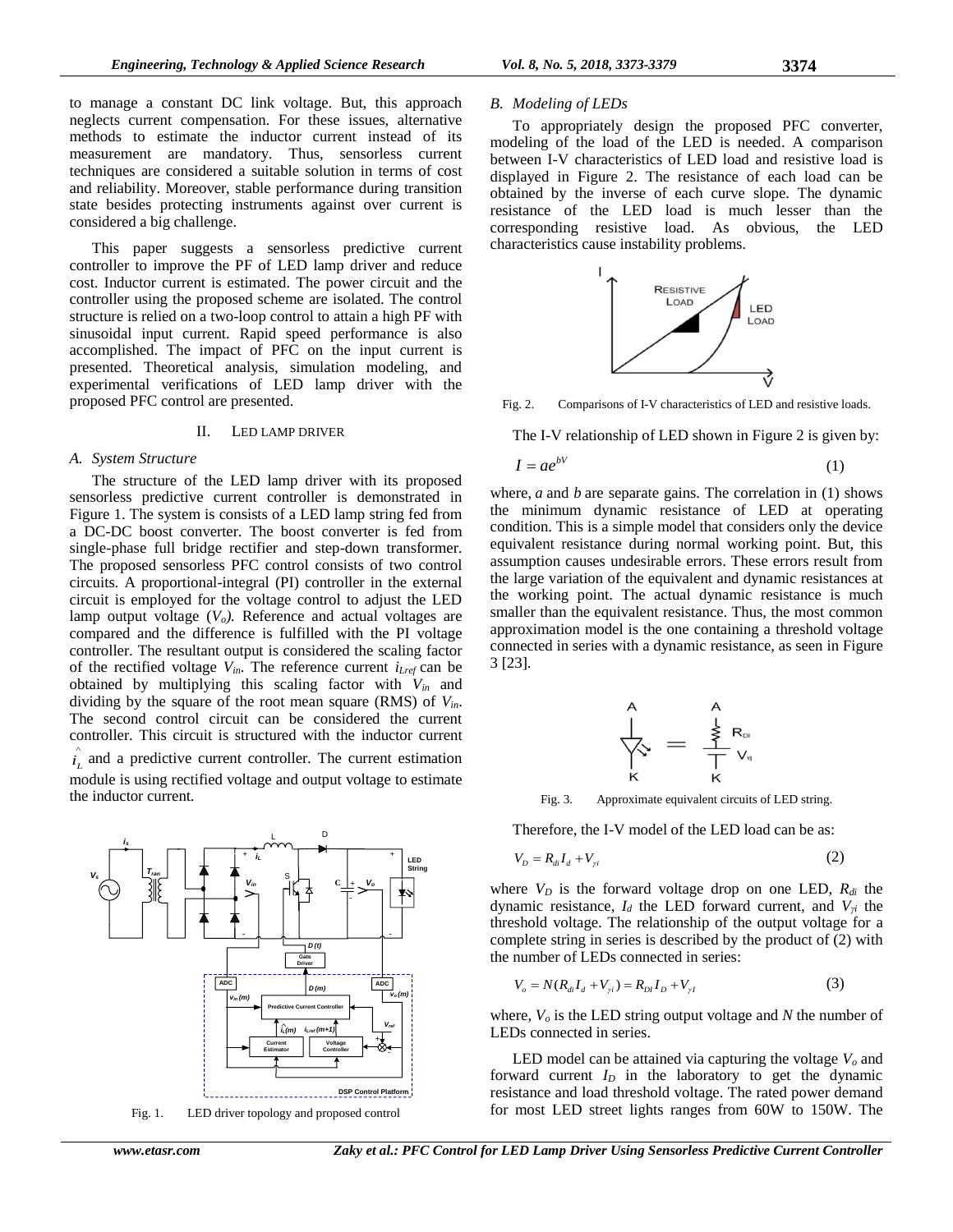LED lamp selected in this paper consists of three branches in parallel. Each branch consists of 19 LEDs. Each LED current is 350mA. This provides a total of 60 LEDs consuming 60W at string output voltage 60V. The LED threshold voltage and dynamic resistance are 2.8V and 1.03Ω.

#### III. DESIGN OF PREDICTIVE CURRENT CONTROLLER

The predictive current controller for LED lamp driver working in continuous conduction mode (CCM) as demonstrated in Figure 1 is presented in this section. Some assumptions for analysis simplification are:

- The switch S and diode D can be considered ideal.
- The input voltage  $v_{\text{in}(t)}$  is a full-wave rectified, i.e.,  $v_{in}(t) = V_m \sin(\omega_e t)$ , where  $V_m$  is the peak value of AC supply voltage and  $\omega_e = 2\pi f$  is the angular frequency.
- The capacitor C is large enough to ignore the frequency voltage ripple.
- The switching frequency should be greater than the supply frequency. Thus, input and output voltages of the boost converter are assumed as constant through one switching period T.

The suggested LED driver has two modes of operation during a switching cycle. Figure 4 illustrates these two operation modes.



Fig. 4. Two equivalent circuits of the boost LED driver working in CCM

## *1*) *Mode 1:*  $m \le t < m + d_r(m)T_s$

Referred to Figure 1, when the switch *S* is on. Accordingly, the inductor voltage is  $v_{in}(t)$ . Therefore,  $i_L(t)$  is obtained from:

$$
v_{in}(t) = L \frac{di_L(t)}{dt}
$$
 (4)

where *L* is the coil inductance.

2) Mode 2: 
$$
m + d_r(m)T_s \le t < m+1
$$

The switch S is off. Therefore, *iL(t)* decreases linearly as:

$$
v_{in}(t) - v_o(t) = L \frac{di_L(t)}{dt}
$$
\n<sup>(5)</sup>

The equations of mode 1 and mode 2 can be arranged as (6)

and (7) because the switching frequency is much higher than the supply frequency.

$$
v_{in}(m) = L \frac{i_L(m + d_r(m)T_s) - i_L(m)}{d_r(m)T_s}
$$
(6)

$$
v_{in}(m) - v_o(m) = L \frac{i_L(m+1) - i_L(m+d_r(m)T_s)}{1 - d_r(m)T_s}
$$
(7)

Where, *m* and  $(m+1)$  are the starting moments of  $m<sup>th</sup>$  and  $(m+1)$ <sup>th</sup> switching periods, and  $d_r(m)$  is the duty ratio in the  $m<sup>th</sup>$ switching period.  $i_L(m)$  and  $i_L(m+1)$  are the values of  $i_L(t)$  at the starting of  $m<sup>th</sup>$  and  $(m+1)<sup>th</sup>$  switching periods. Figure 5 shows  $i_l(t)$  *at* one switching period.



Fig. 5. Inductor current waveform in one switching period under predictive current control.

Equation (6) is used to derive  $i_l(t)$  at the moment of switching off,  $m+d_r(m)T_s$ , by:

$$
i_L(m + d_r(m)T_s) = i_L(m) + \frac{d_r(m)T_s}{L}v_m(m)
$$
 (8)

 $i_L(t)$  during the starting moment at  $(m+1)$  using (7) is given in (9):

$$
i_L(m+1) = i_L(m+d_r(m)T_s) + (v_m(m) - v_o(m)) \frac{[(1-d_r(m))T_s]}{L}
$$
 (9)

Using (8) and (9),  $i_L(t)$  at the  $(m+1)^{th}$  instant using  $i_L(t)$  at the *mth* moment, is obtained by:

$$
i_L(m+1) = i_L(m) + \frac{v_m(m) - v_o(m)[1 - d_r(m)T_s]}{L}
$$
 (10)

Transforming (10) to a digital structure gives:

$$
i_L(K+1) = i_L(K) + \frac{v_{in}(K) - v_o(K)[1 - d_r(K)T_s]}{L}
$$
 (11)

It is observed that the inductor current in the next switching period  $i_L(K+1)$  is calculated by the inductor current  $i_L(K)$ , the output and input voltages and the present duty ratio. The duty ratio is obtained from (11) as:

$$
d_r(K) = \frac{L}{T_s} \left[ \frac{i_L(K+1) - i_L(K)}{v_o(K)} \right] + \frac{v_o(K) - v_m(K)}{v_o(K)T_s}
$$
(12)

Equation (12) indicates that the desired duty ratio  $d_r(K)$  for the present switching cycle is derived depending on the boost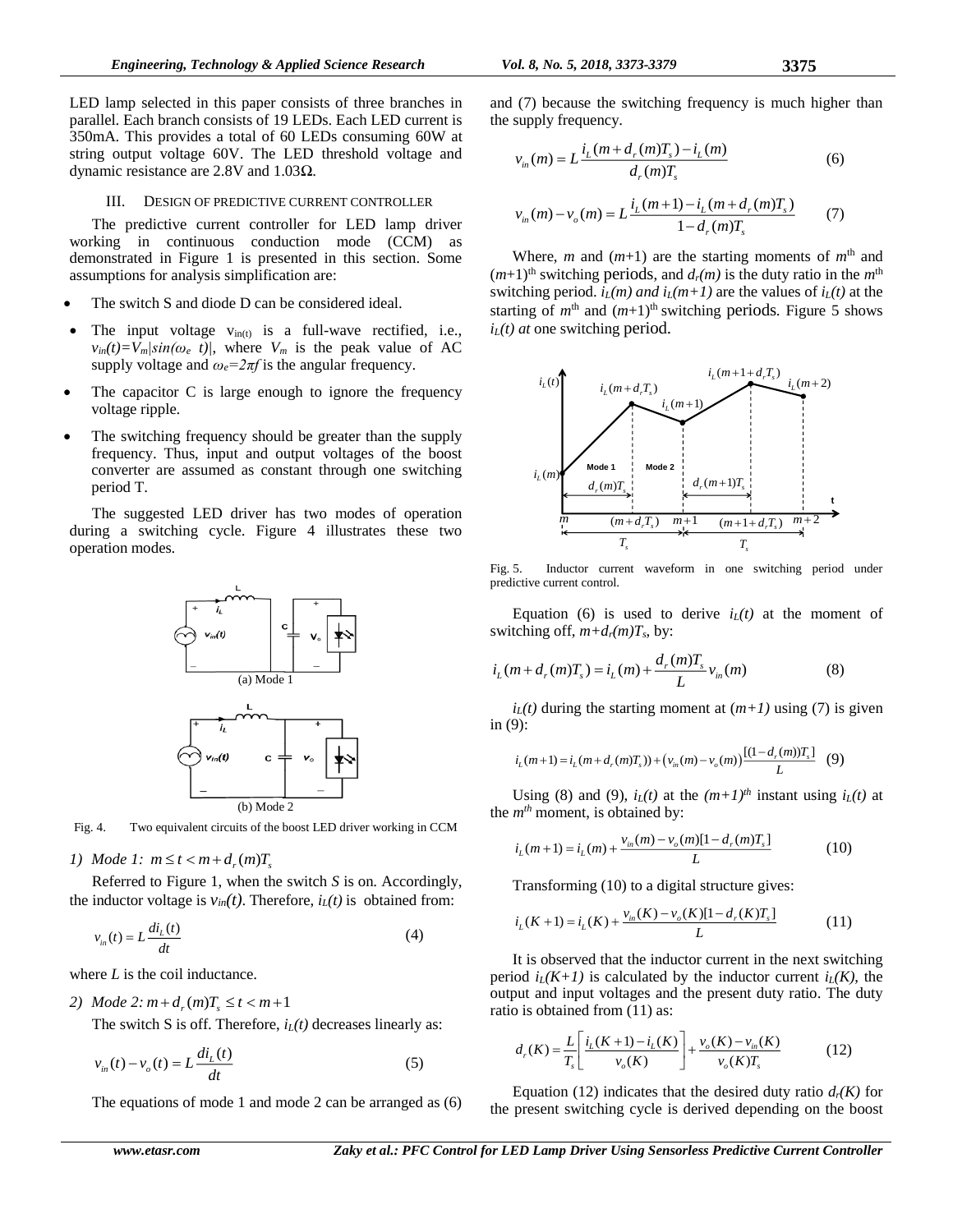inductance,  $i_L$ ,  $v_{in}$ , and  $v_o$ .

For properly PFC design for the LED driver, the current controller forces  $i_L(K+1)$  to track  $i_{ref}(K+1)$ . Also, the voltage controller forces  $v_o(K)$  to track  $V_{ref}$ . Alternatively, actual  $i_L(K)$ is replaced with the estimated value  $\hat{i}_{i}(K)$ . Hence, the duty ratio is written by using (13):

$$
d_r(K) = \frac{L}{T_s} \left[ \frac{i_{ref}(K+1) - \hat{i}_L(K)}{V_{ref}} \right] + \frac{V_{ref} - v_{in}(K)}{V_{ref}T_s}
$$
(13)

The reference current is calculated by integrating the difference between  $v_o(m)$  and  $V_{ref}$ . Then, this integration output is multiplied by a generated absolute sine wave of unity amplitude. This sine wave can be completely synchronized with  $V_{in}$  using the zero-crossing detection concept. The zerocrossing detector can be employed in the suggested scheme to attain high performance during distorted supply voltage. The inductor reference current  $i_{ref}(m+1)$  is obtained from Figure 6 as:

$$
i_{ref}(m+1) = \left(K_p e(t) + K_I(t)\int e(t)dt\right) \left|\sin(\omega_s t(m+1))\right| \tag{14}
$$

where  $e(t)$  is the voltage error,  $K_P$  is the proportional gain, and  $K_I$  is the integral gain.



#### IV. CURRENT ESTIMATE METHOD

The proposed method of PFC control is employed without employing the current sensor to attain a close to unity PF of a LED lamp driver fed from a single-phase rectifier. The inductor current is estimated instead of the current sensor relied on the measured input and output voltages. The inductor current can be estimated from the two states of boost converter as follow:

• The rebuilt  $\hat{i}_i(k)$  in On-state is introduced by:

$$
\hat{i}_l = \int \frac{v_{in}(t)}{L} dt
$$
\n(15)

• The rebuilt  $\hat{i}_i(k)$  in Off-state is expressed by:

$$
\hat{i}_i = \int \frac{v_{in}(t) - v_i(t)}{L} dt
$$
\n(16)

The above two integration processes are bilaterally incorporated to estimate the inductor current  $\hat{i}_i(t)$ . Figure 7 displays the block diagram of the inductor current estimator for PFC of LED driver to attain PF close to unity. The inductor current is computed using the actual output and input voltages.



V. RESULTS AND DISCUSSION

#### *A. Laboratory System Setup*

To examine the performance of the LED system, a laboratory implementation of the LED system is carried out using the proposed controller approach. Figure 8 shows a photo of the real-time experimental system using DSP-DS1104 control platform. The experimental system consists of 60W LED streetlight, DC-DC boost converter, single-phase auto transformer, gate drive and interface circuits, voltage sensors, and a DS11104 control board.



Fig. 8. Photo of the real-time experimental system of the LED system using DSP-DS1104 control platform.

The experiment is implemented with a grid phase voltage of 220V, and the LED lamp is fed from the boost converter, which is consisting of coil, fast recovery diode (DESI 60). single power switch (IGBTs) and a gate interface board. The IGBT used in the experimental system is MITSUBISHI IGBT Module (CM50DY-24H) 50A/1200V. The LED lamp consists of three branches in parallel. Each branch has 19 LEDs. Single LED current is 350mA. The input voltage and output voltage are measured using voltage sensors (LV25-P) and sent to the dSPACE-DS1104 control board via the A/D converter port. The DSP platform uses a dSPACE-DS1104. MATLAB/Simulink software is employed for model built. The dSPACE board has facilitated to capture the experimental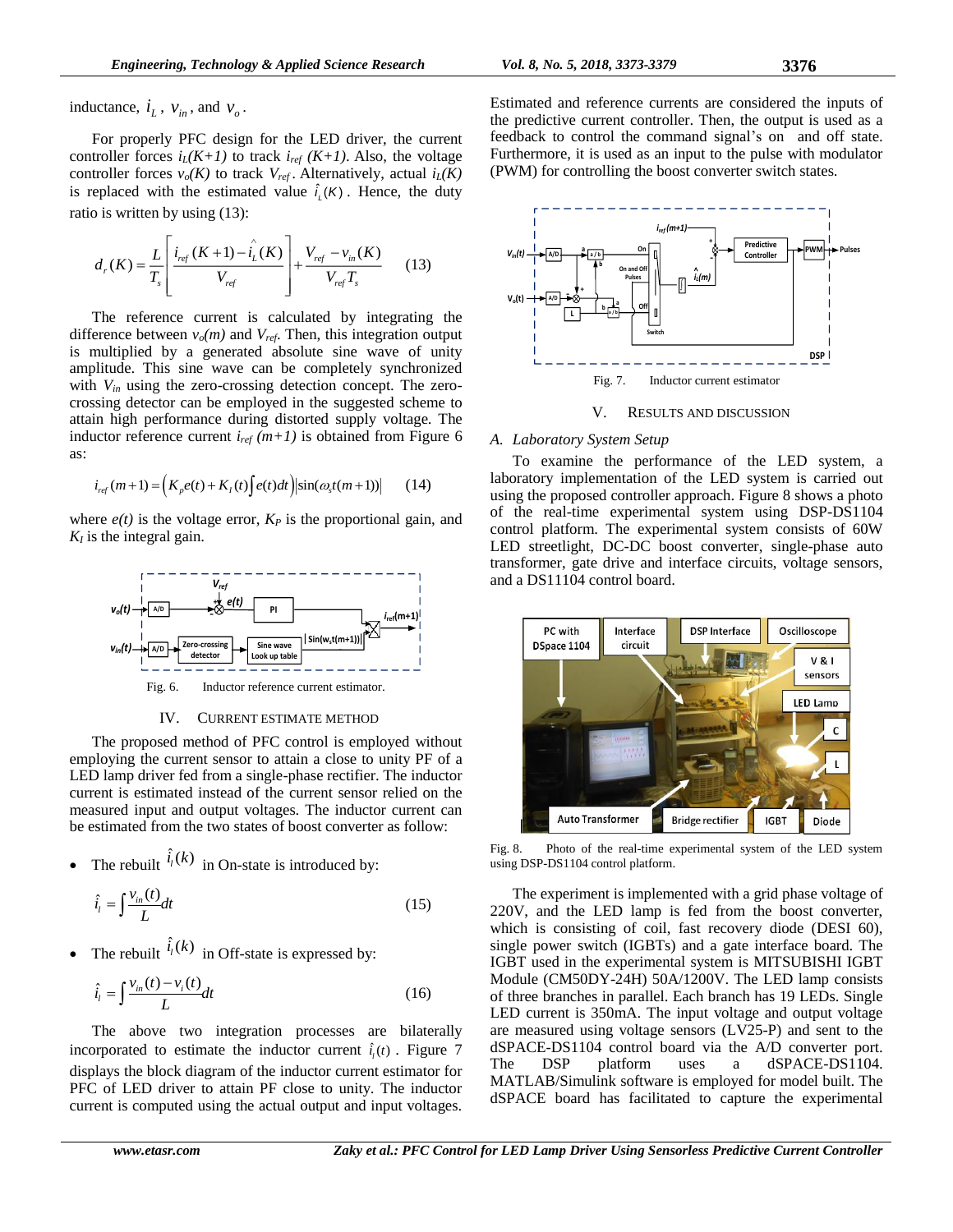waveforms and exports them numerically per sample. Table I provides the main converter specifications used for the experimental system.

| TABLE I.          | <b>SYSTEM PARAMETERS</b> |
|-------------------|--------------------------|
| <b>Parameters</b> | <b>Values</b>            |
| $V_s$ (RMS)       | 220V                     |
|                   | 50Hz                     |
| $V_o$ (AVG)       | 60V                      |
| $I_o(AVG)$        | 1 A                      |
| $P_{LED}$         | 60W                      |
| L                 | 2mH                      |
| $\mathcal C$      | $1000\mu F$              |
| Tr                | 220:24V rms              |

#### *B. Results*

Figure 9 shows the steady state simulation and experimental tests of supply voltage and current waveforms for LED lamp driver. This figure implies that the supply current *i<sup>s</sup>* and the supply voltage  $V_s$  are sinusoidal and in phase. Figure 10 displays the harmonics spectrum of  $i<sub>s</sub>$  (up to 20<sup>th</sup>) in simulation and experimental tests. As noted, THD of the supply current using the suggested LED driver is 3% and the PF is 0.9996. This meets IEC-61000-3-2 class C limit with large margins.



Fig. 9. Steady-state tests showing the supply voltage and current.



Fig. 10. Harmonics spectrum of supply current.

Steady-state results showing the actual current and estimated coil current are displayed in Figure 11. As obvious, the estimated coil current is precise enough, permitting the inductor current immediately tracks the reference current variation and achieve the required response. Figure 12 displays the LED voltage and current at steady-state.



Fig. 11. Steady-state results showing the actual current and estimated coil current.



Fig. 12. Steady-state results LED voltage and current.

Voltage and current of the LED driver are DC nearly without ripples. Figures 13-15 demonstrate the waveforms of supply voltage and current under various voltage levels. These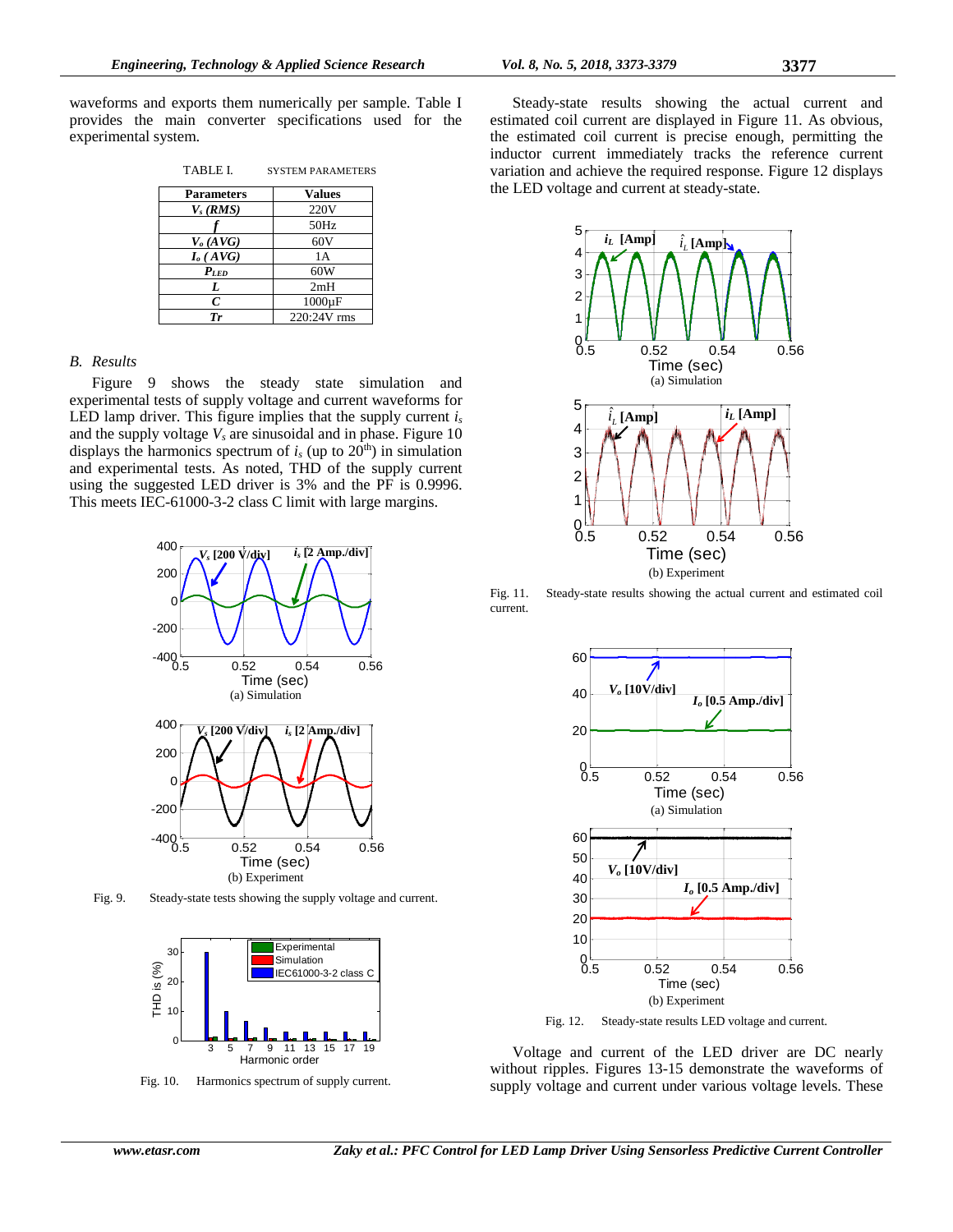figures prove that the supply current  $i<sub>s</sub>$  and the supply voltage *V<sup>s</sup>* are sinusoidal and in phase.



Fig. 13. Supply voltage and current at 100V rms.



Fig. 14. Supply voltage and current at 150V rms.

The robustness of the proposed control technique is checked at step changes in the reference voltage as displayed in Figure 16. It is evident that the proposed converter achieves a fast recovery time to its reference voltage.

Figure 17 demonstrates transient response of supply voltage variations. The transient response of output voltage and current during supply voltage changes is displayed in Figure 18. As noted, the output voltage can be attainted at its reference value under the changes in supply voltage and the system has a good dynamic response against sudden variations of the source voltage.



Fig. 15. Supply voltage and current at 250V rms



Fig. 16. Transient response due to reference voltage changes



Fig. 17. Transient response showing supply voltage changes.